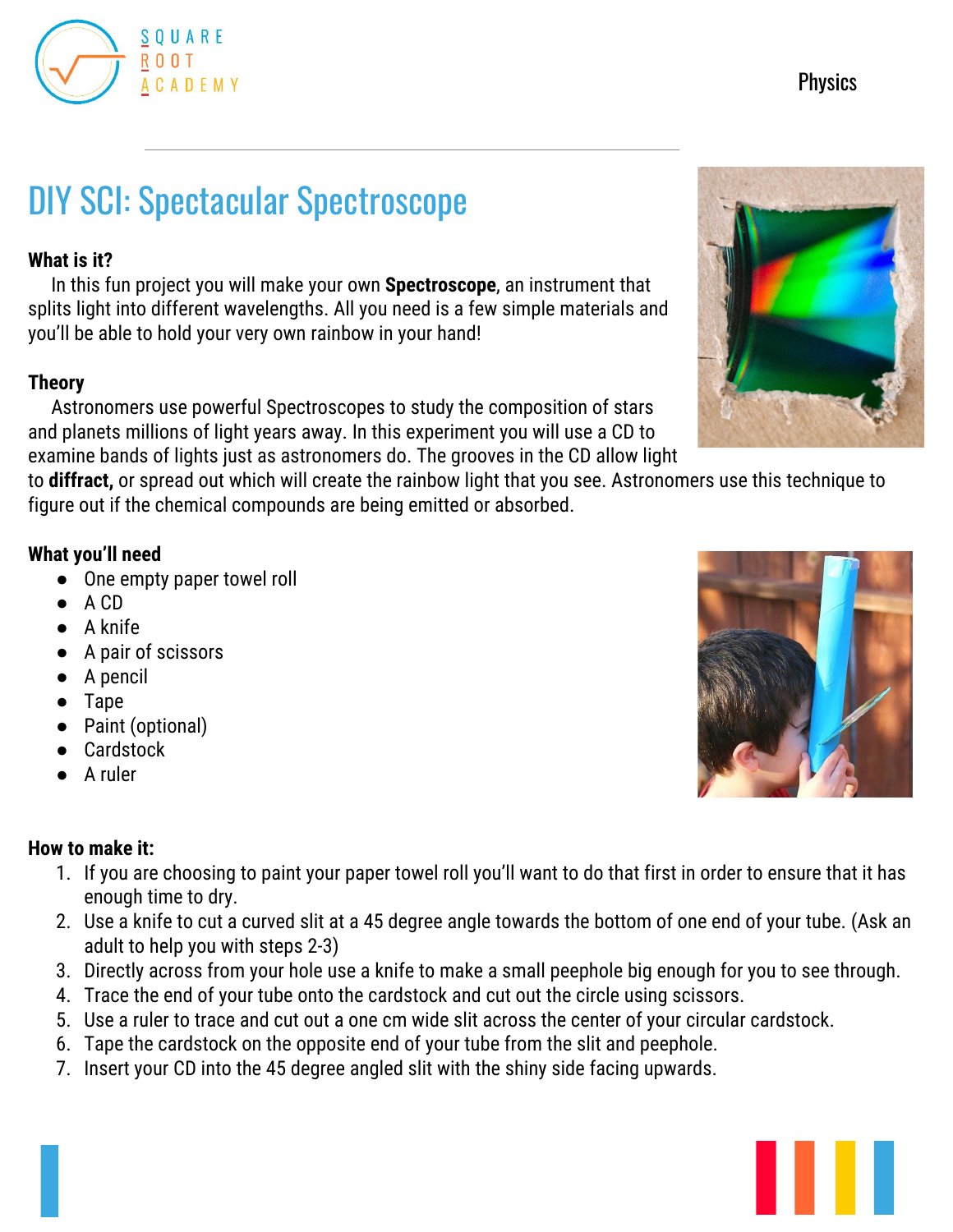**Physics** 



- 8. Take it outside and aim it towards the sky to see the rainbow that appears inside. (Don't point your Spectroscope directly at the sun.)
- 9. Use different lights to observe how the rainbow changes.

## **What do you notice?**

- → Some colors appear brighter or darker when using different light sources. This is because different sources of light emit different colors.
- → When you look into the peephole you see a rainbow. This is because the grooves on the CD make light spread out when it hits the CD.
- → When using a fluorescent light you can only see a handful of colors. This is because fluorescent light only emits a handful of colors with areas of shadow in between. Fun fact: Astronomers examine bands of light and the dark bands splitting them to study space. They were able to use Spectroscopy to figure out that stars are made out of hydrogen and that comets contain lots of water.

#### **Takeaway**

#### **1st-6th**

Your CD has tiny grooves on the surface which cause light to **diffract,** or spread out. The split at the top of your spectroscope is so small that when light passes through it causes it to split. When the light splits you are able to see the multiple colors. White light is made up of many different colors, however you are not able to see these colors until the light is split which is why you can see a rainbow when you hold your spectroscope to your eye. When a light splits it's called **refraction**. An example of refraction is when sunlight psses through raindrops and the light splits to form a rainbow.

- 1. What do you notice?
- 2. How did the rainbow colors change when you used different light sources?

### **7th-12th**

The light that streams into our eyes everyday are made up of multiple **wavelengths**, which we see as different colors. Violet has the shortest wavelength we can see while red has the longest. Your spectroscope splits the white light that you see into wavelengths or colors. The narrow slit at the top of your spectroscope is called **diffraction grating.** Diffraction grating allows astronomers to measure the length of wavelengths because it spreads the light into different wavelengths and amounts through **refraction**. Some substances emit light to produce an **emission spectrum**. Each element also absorbs light to produce an **absorption spectrum** that allows scientists to identify elements. Using the absorption spectrum, astronomers are able to determine the chemical compositions of stars and other distant objects.

- 1. All the light sources were white light. Why did they make different patterns on the CD?
- 2. What do you think would happen if you didn't add a narrow slit to the top of your spectroscope?